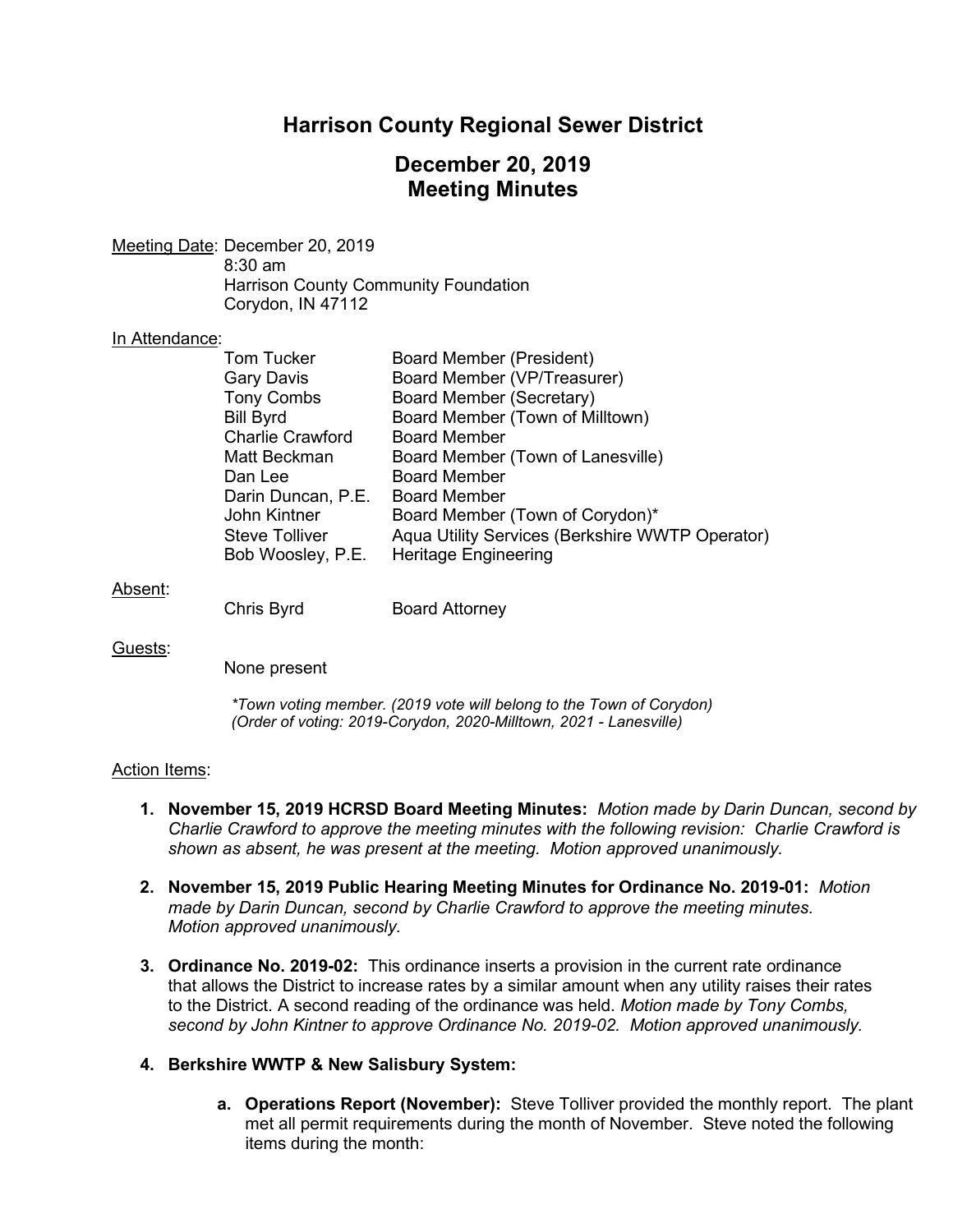- **1) Effluent Pump Station:** All four (4) tilt bulbs were replaced.
- **2) Pump:** A seal light warning was experienced by one of the pumps. Pumps are still under warranty. Straeffer Pump pulled the pump, performed service work, and placed it back into service. Pump is back in normal operation.
- **b. Auto Dialer Alarm System Upgrades:** Steve reported the installation Contractor is behind schedule and has not yet completed the upgrade work approved in July. They have informed him they plan to complete the work on 12/30/19 and 12/31/19. Steve also reported that he has been informed Verizon is also behind schedule on the phase out of 3G technology, the year end deadline is no longer a concern. The phase out by Verizon will not occur until sometime in 2020.

*A motion was made by John Kintner, second by Dan Lee to accept the November Operations Report. Motion approved unanimously.*

### **5. Capital Assets:**

- **a. Capitalization Policy:** Starting in 2019 the State Board of Accounts requires all Districts adopt a capitalization policy and ledger of assets to properly track assets. This information can then be utilized to determine replacement costs of assets that can be factored into the District's rates and charges. Gary Davis presented a capitalization policy to the Board. *A motion was made by Gary Davis, second by Charlie Crawford to approve the Capitalization Policy as presented. Motion approved unanimously*.
- **b. Capital Asset Ledger:** Bob Woosley and Gary Davis are currently working on the completion of the asset ledger. This document will be finalized and presented for approval at a future meeting.

#### **6. Treasurers Report:**

- **a.** *Motion made by Darin Duncan, second by Dan Lee to approve the November Treasurer's Report. Motion approved unanimously.*
- **b.** *Motion made by Gary Davis, second by Tony Combs to pay the following claims. Motion approved unanimously.*

#### *District Checking Account:*

| i. Harrison REMC-WWTP electric service                        | \$1,552.04 |
|---------------------------------------------------------------|------------|
| ii. Duke Energy - lift station electric service               | \$26.13    |
| iii. Town of Corydon - Nov. sewer bills                       | \$4,071.62 |
| iv. Aqua Utility Services - WWTP Op., LS Maint., Misc. Maint. | \$3,957.68 |
| v. Dillman Chastain Byrd, LLC - legal services                | \$96.39    |
| vi. Heritage Eng. - retainer/website hosting/conference       | \$1,280.00 |
| vii. Lanesville Utilities - Aug/Sept/Nov sewer bills          | \$404.14   |

**c. Harrison County Fund Invoices (account No. 3302):** *A motion was made by Gary Davis, second by Charlie Crawford to approve Heritage Engineering's Invoice No. 16043-22 (\$2,094.00) and Invoice No. 16043-23 (\$705.43). Motion approved unanimously.*